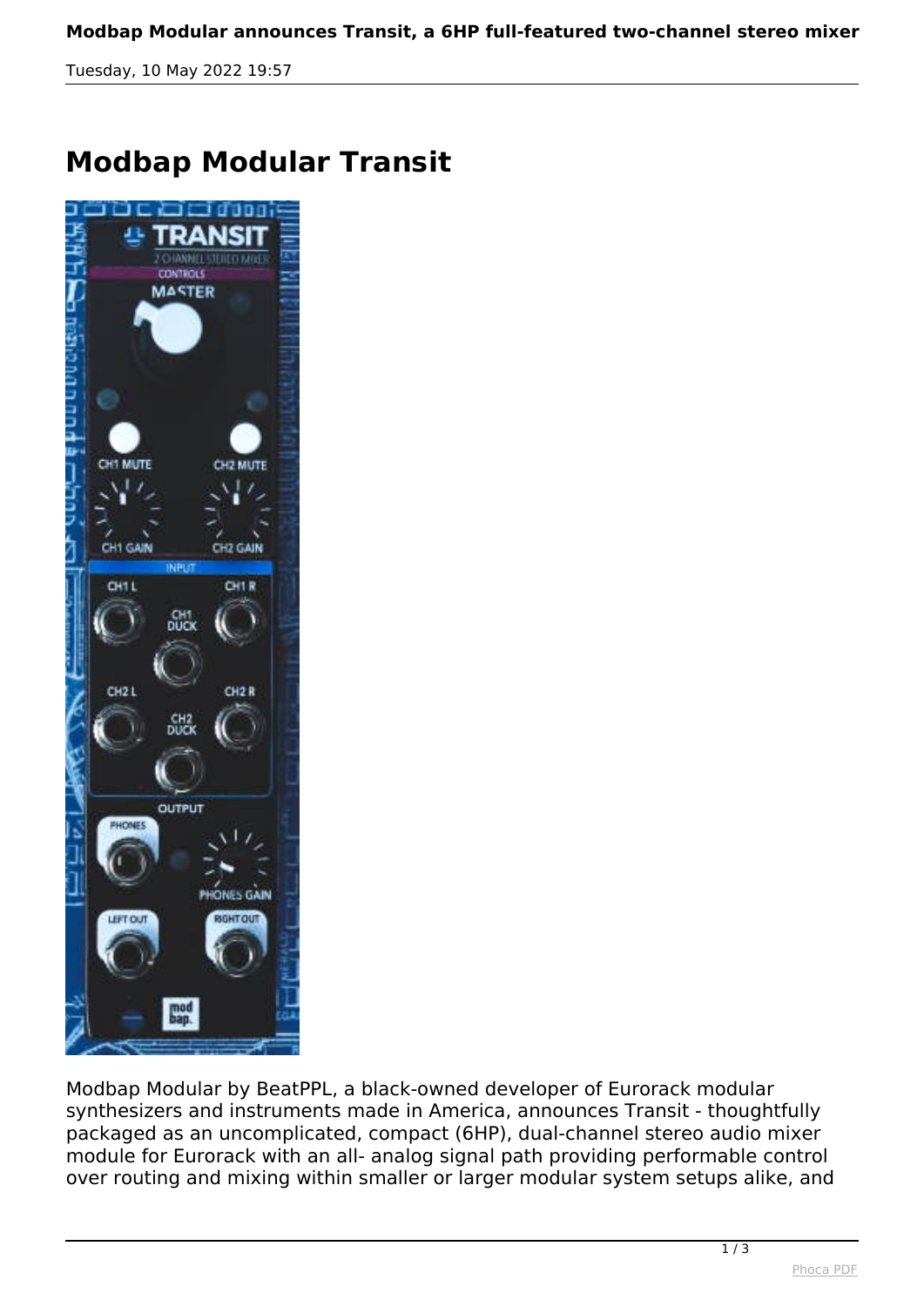*Tuesday, 10 May 2022 19:57*

*all without forsaking flexible features with which few small-format mixers can comfortably compete - as of May 10…*

*Transit takes two stereo - dual mono - lanes of audio with an all-analog signal path and embellishes each of them with its own input gain control (CH1 GAIN and CH2 GAIN), mute button (CH1 MUTE and CH2 MUTE), and ducking input (CH1 DUCK and CH2 DUCK), the latter operating like traditional side-chaining on a compressor, whereby an input signal, CV (Control Voltage), or trigger input - i.e. LFO (Low-Frequency Oscillator), Clock, Gate - modulates the gain reduction of the audio. Applying this well-known production technique to the ever-widening world of Eurorack should appeal to audio professionals, beat-makers, and musicians to whom it is already familiar from a wide variety of music genres where an effect is activated by an audio track.*

*Transit also boasts a 3.5mm headphone (PHONES) jack with its own independent volume (PHONES GAIN) control knob, while its all- analog signal path's final destination is a left and right stereo output (LEFT OUT and RIGHT OUT) with an associated MASTER volume knob.*

*Needless to say, Transit is as easy on the eye as it is in use, with digitally-controlled LEDs (Light-Emitting Diodes) for each stereo channel lane indicating level via white, blue, and pink illumination, while engaging the CH1 MUTE and/or CH2 MUTE buttons illuminates those LEDs in red. Meanwhile, MASTER and PHONES levels also have their own LEDs for level indication using the same illumination color scheme.*

*It is fair to say, then, that Transit is a rather full-featured compact (6HP) dual stereo channel lane Eurorack-formatted mixer that offers easy signal mixing, gain staging, ducking, and performance-oriented mutes. It is just as at home in a small Eurorack system as one Transit or more would be in a larger system.*

*Says Modbap Modular by BeatPPL designer and founder Corry Banks: "The idea for Transit came about because our Per4mer quad performance FX unit sat perfectly in one of our Modbap20 powered Eurorack pods. Indeed, in this configuration, it comfortably resided on the desktop amongst all my tabletop synths, drum machines, and samplers, but I found that I wanted a bit more control over the signal into Per4mer - plus, perhaps, a headphone jack - and I definitely wanted a master volume level control for live sets. So it made perfect sense to subsequently design a module that could fill the empty 6HP next to the Per4mer in the 20HP Modbap20. Together, Transit and Per4mer make for a perfect pairing while complementing the tabletop synth and beat-maker desktop."*

*Well worth mentioning is the fact that Transit also pairs well with Modbap Modular by BeatPPL's sensational-sounding BI-FIDELITYTM WAVETABLE OSC (oscillator) module, Osiris - or, indeed, any other Eurorack entry that could conceivably benefit from a compact analogue dual-channel stereo ducking mixer, sub-mixer, or final output mixer. Making some space for one Transit or more is clearly making a wise decision to enhance Eurorack systems - bigger or smaller - with some seriously*